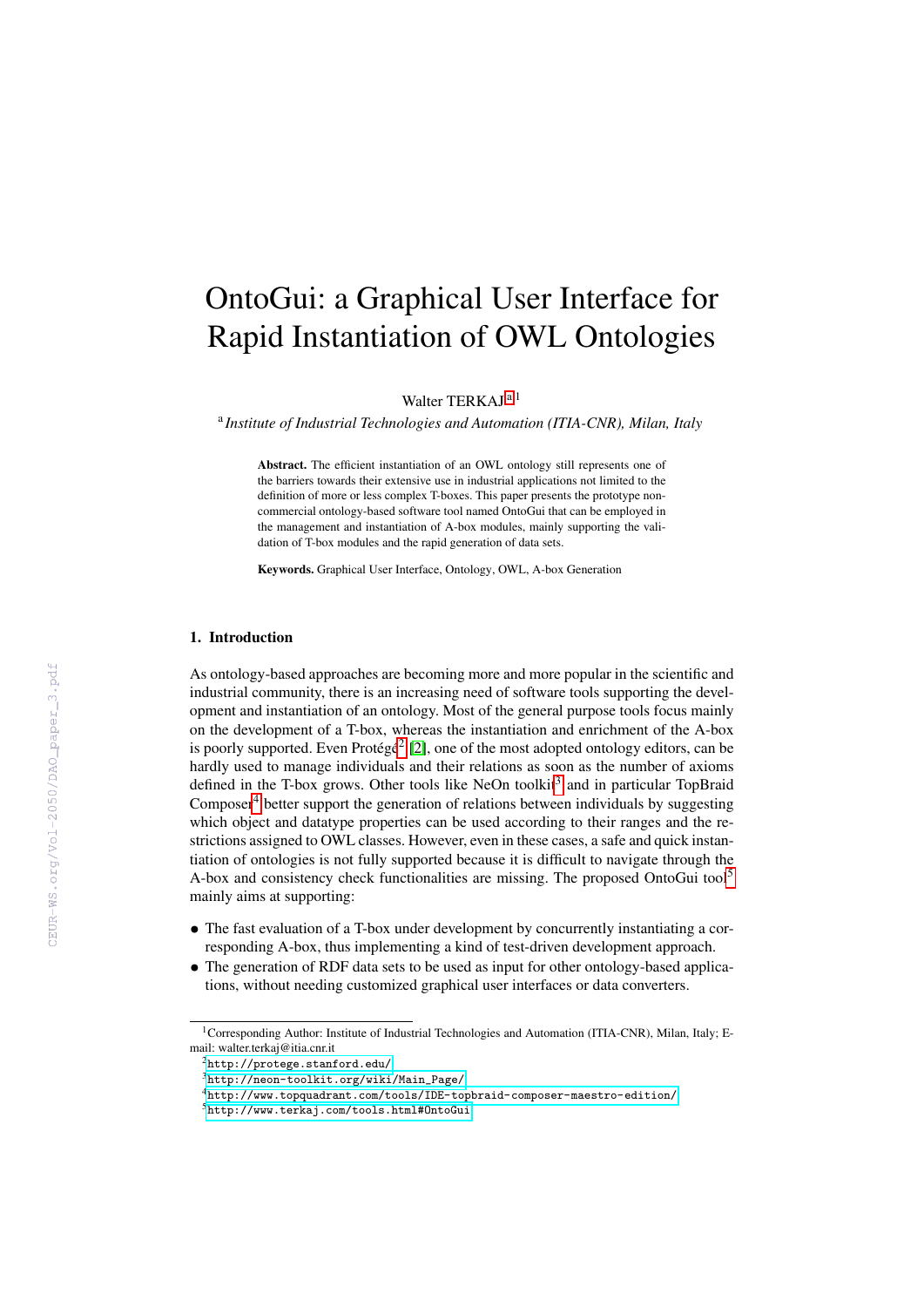| ш                                      | OntoGui                                                                                                                       | $\boldsymbol{\mathsf{x}}$                   |
|----------------------------------------|-------------------------------------------------------------------------------------------------------------------------------|---------------------------------------------|
| Help                                   |                                                                                                                               |                                             |
| <b>LOCAL REPO</b><br><b>MYSOL REPO</b> | <b>STARDOG REPO</b>                                                                                                           |                                             |
| Repo path                              | E:\VirtualFactory\tools\VF\repository                                                                                         | Set Repo Path                               |
| <b>Ontology Modules</b>                | LibMachineType<br>$\checkmark$                                                                                                | Save Loaded<br><b>Modules on Local</b>      |
| Load                                   | Library <i>I</i> InSubfolder<br><b>Set Deafult Tbox Module</b><br>Add Import<br><b>Create New</b><br>$\overline{\phantom{a}}$ | only root<br>Serialization                  |
| File of Loaded Ontology Module         | LibMachineType\LibMachineType.owl                                                                                             | RDF/XML                                     |
|                                        |                                                                                                                               | $\bigcap$ N-Triples                         |
| <b>Loaded Ontology Modules</b>         |                                                                                                                               |                                             |
| <b>Root Module</b>                     | Repo<br>LibMachineType<br>Local<br>Clear<br>Rename                                                                            | <b>Imported Ontology Modules</b>            |
| <b>Description</b>                     | IFC4 ADD1<br>fsm<br>$\sim$<br>ISO14649-10                                                                                     | ^<br>IFC4_ADD1_rules<br>IFC4_ADD1_extension |
| <b>Thox Modules</b>                    | http://www.ontoeng.com/dmanufacturing<br>expression                                                                           | dmanufacturing                              |
| <b>Deafult Tbox Module</b>             | factory<br>http://www.ontoeng.com/dmanufacturing<br>osph                                                                      | $\checkmark$                                |
| <b>ONTOLOGY TOOLS</b>                  |                                                                                                                               |                                             |
| OWL Individual Manager                 | <b>Performance Evaluation</b><br><b>System Design</b>                                                                         |                                             |

<span id="page-1-5"></span>Figure 1. OntoGui: Control Panel. The ontology module LibMachineType is loaded as an example

#### 2. Design and Functionalities

OntoGui is a graphical user interface developed as a desktop application in C++ making use of wxWidgets Cross-Platform GUI Library<sup>[6](#page-1-0)</sup> for the creation of graphical elements, and the RdfCpp library. RdfCpp is a C++ library, based on Boost  $\rm Library^7$  $\rm Library^7$  and Redland RDF<sup>[8](#page-1-2)</sup> (enabling the parsing and generation of RDF triples), that provides classes and functions to manage a network of RDF graphs, parse and generate OWL individuals, parse OWL axioms of a T-box (i.e., equivalent classes; subclasses; restrictions of any degree involving universal quantifier, existential quantifier, or cardinality constraints; domain and range of properties). Moreover, RdfCpp supports the connection with three RDF store solutions: (a) file-based; (b)  $MySQL^9$  $MySQL^9$  relational database; (c)  $Startdog^{10}$  $Startdog^{10}$  $Startdog^{10}$  triplestore.

The main window of OntoGui is a Control Panel (Figure [1\)](#page-1-5) that can manage (networks of) ontologies in a file-based repository or other more scalable RDF stores (i.e., MySQL-based repository and Stardog) by selecting different *repo* tabs. The Control Panel allows to load an existing ontology module and its dependencies, create a new Abox module, define new import relations between modules, and save the modules in any of the available repository. The Control Panel provides also access to a set of *ontology tools*: 1) OWL Individual Manager, 2) System Design, and 3) Performance Evaluation.

OWL Individual Manager is a general purpose tool for the management of OWL individuals. The main window of the tool (Figure [2\)](#page-2-0) is dynamically reconfigured every time an OWL class belonging to the available T-box is selected (in the top left cor-

<span id="page-1-0"></span><sup>6</sup><https://www.wxwidgets.org/>

<span id="page-1-1"></span><sup>7</sup><http://www.boost.org/>

<span id="page-1-2"></span> $8$ <http://librdf.org/>

<span id="page-1-3"></span><sup>9</sup><https://www.mysql.com/>

<span id="page-1-4"></span><sup>10</sup><http://www.stardog.com/>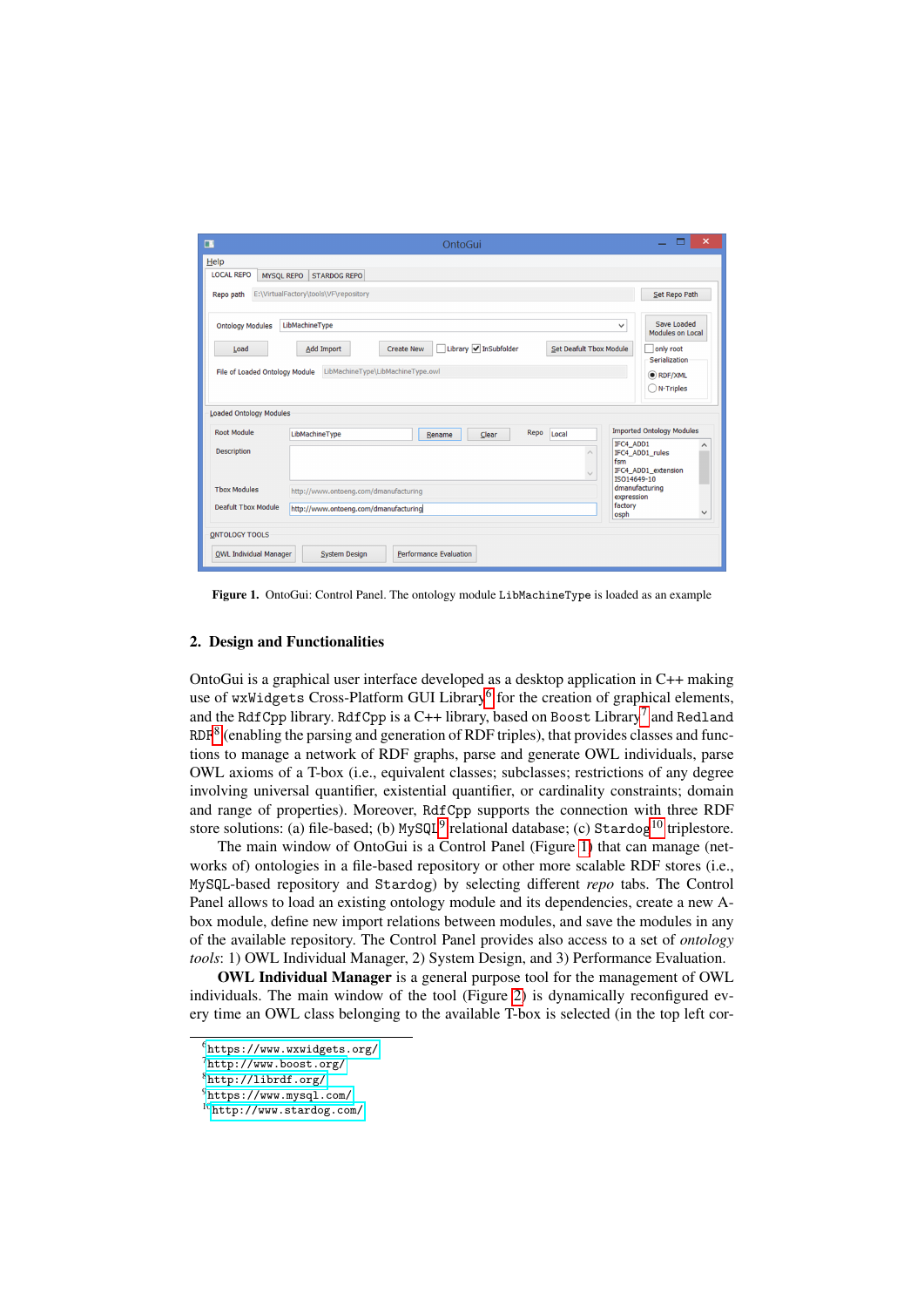| Help                                                                                                                                       |                                             |                            |                   | <b>OWL Individual Manager</b>                  |                  |                                                        |                  |                                  |  |                                                                      |
|--------------------------------------------------------------------------------------------------------------------------------------------|---------------------------------------------|----------------------------|-------------------|------------------------------------------------|------------------|--------------------------------------------------------|------------------|----------------------------------|--|----------------------------------------------------------------------|
| <b>Select OWL CLASS</b><br>MachineToolTvpe                                                                                                 |                                             | $\checkmark$               | Search subclasses | <b>Manage Modules</b><br>Save on<br>Local Repo | <b>Local URI</b> | Create New INDIVIDUAL<br><b>Select Ontology Module</b> |                  | LibMachineType                   |  | Create<br>Individual<br>$\checkmark$                                 |
| <b>INDIVIDUALS</b><br>Cronology<br>Full URI<br><b>Back</b>                                                                                 | http://www.ontoeng.com/LibMachineType#TC108 |                            |                   | $\checkmark$                                   | Prev             | Next                                                   | Actual class(es) | MachineToolType                  |  | <b>Delete</b><br>Individual                                          |
| <b>Local URI</b><br>Forward                                                                                                                | <b>TC108</b>                                |                            |                   |                                                | Change local URI | <b>Ontology Module</b>                                 | LibMachineType   | $\sqrt{\frac{1}{1}}$ w/o warning |  |                                                                      |
| <b>CWA</b><br>$\sqrt{}$ Only<br><b>Integrity Check</b><br>SIMPLE CLASS EXPRESSIONS COMPLEX CLASS EXPRESSIONS PROPERTY SETS REPRESENTATIONS | Selected restriction types<br>Some          | Cardinality                | Options           | Show only class expressions of highest degree  |                  |                                                        |                  |                                  |  |                                                                      |
| Name<br>v<br>ApplicableOccurrence   Description   ElementType   HasAssignments   HasPropertySets   Name   Tag                              |                                             |                            |                   |                                                |                  |                                                        |                  |                                  |  | hasHistory hasStateMachine hasSample isFeatureOfInterestOf hasPn < > |
| name_IfcRoot range IfcLabel                                                                                                                |                                             |                            |                   |                                                |                  |                                                        |                  |                                  |  |                                                                      |
| Details of new relation                                                                                                                    |                                             | Modify relations           | <b>Targets</b>    |                                                |                  | <b>Details of selected Target</b>                      |                  |                                  |  |                                                                      |
| <b>Selected Target Class</b>                                                                                                               |                                             | Add New Target             | id56              |                                                |                  | <b>URI</b>                                             |                  |                                  |  | http://www.ontoeng.com/LibMachineType#id56 (Class: IfcLabel)         |
| IfcLabel                                                                                                                                   | $\checkmark$                                | <b>Add Existing Target</b> |                   |                                                |                  | hasString TC108                                        |                  |                                  |  | $\curvearrowright$<br>$\backsim$                                     |
| <b>Destination Module</b><br>LibMachineType                                                                                                | $\checkmark$                                | <b>Delete Relation</b>     |                   |                                                |                  |                                                        |                  |                                  |  |                                                                      |

<span id="page-2-0"></span>Figure 2. OntoGui: OWL Individual Manager

ner). After loading an ontology module in the control panel and selecting an OWL class in OWL Individual Manager, the characterization of the OWL classes provided by the RdfCpp library enables the following functionalities:

- Generation and listing of individuals belonging to the selected class.
- Listing the properties that can have the selected individual as a subject. Exploring and setting the target value of a property for the selected individual.
- Checking the integrity of the selected individual by interpreting the OWL axioms as Integrity Constraints according to the Closed World Assumption (CWA) [\[1\]](#page-3-0).

The basic functionalities of OWL Individual Manager are provided for any T-box. However, it is possible to add customizations for specific T-boxes. In particular, further functionalities are available if the T-box includes the ifcOWL ontology [\[3\]](#page-3-1), i.e., the OWL version of the Industry Foundation Classes that is a key reference standard in the Building Information Modeling (BIM) domain. The ifcOWL-based functionalities include:

- Customized windows for the characterization of an IfcProduct individual in terms of 3D placement and shape representations (i.e., a bounding box or a linked binary file).
- The aggregation structure of an IfcTypeObject individual is automatically replicated for its typed IfcObject individuals.
- Visualization and specification of values for pre-defined property sets.

System Design is a tool for manufacturing applications that enables to populate libraries with reusable information related to: part types to be produced and the process plan needed to produce it; decomposition of a process plan into process steps characterized by processing times and precedence relationships; assignment of a process step to one or more production resources; definition of a production system in terms of connected machines (with failure modes) and buffers (with capacity).